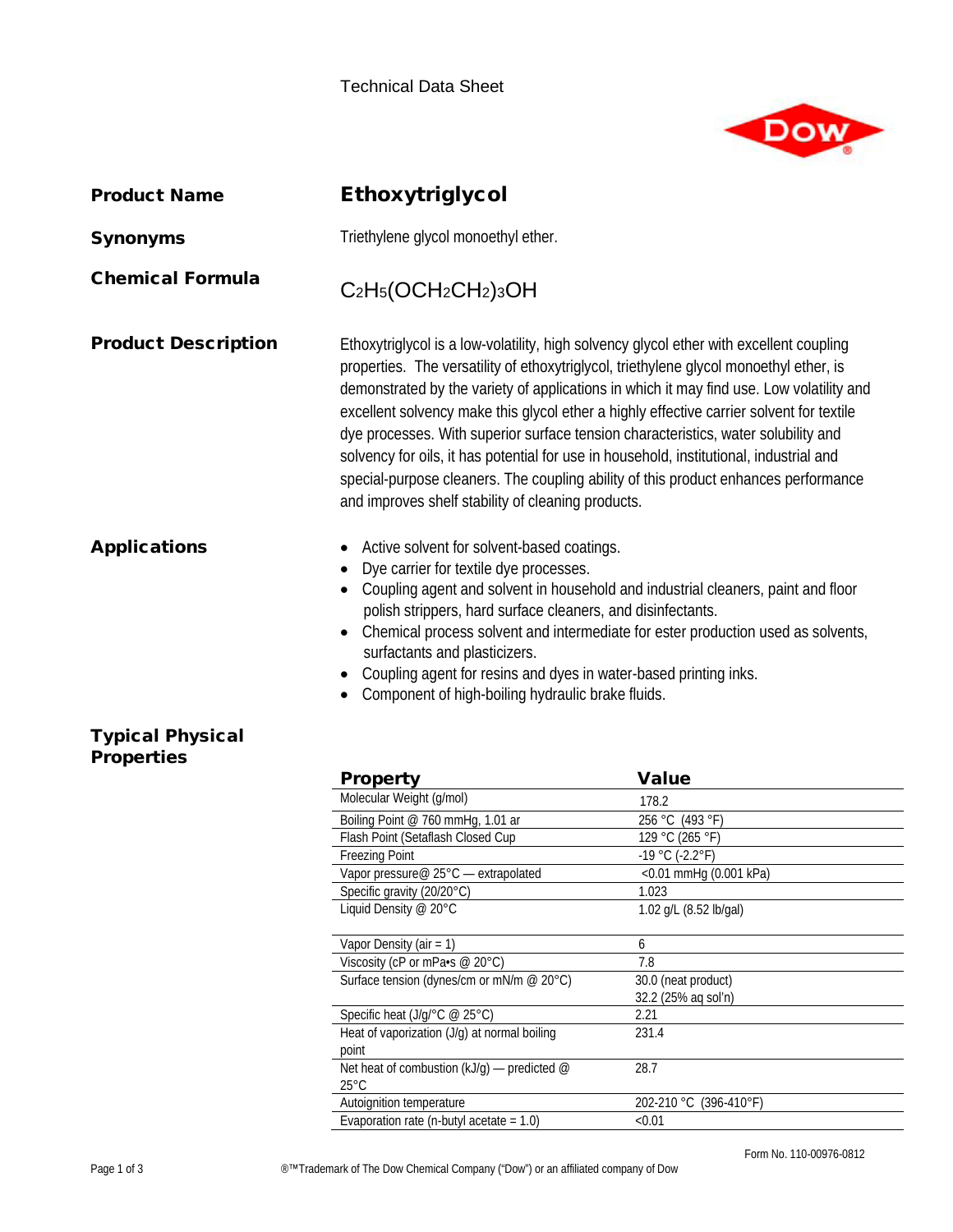| Solubility, % @ 25°C                   |        |  |
|----------------------------------------|--------|--|
| Solvent in water                       | 100 %  |  |
| Hansen solubility parameters           |        |  |
| (J/cm <sup>3</sup> ) <sub>1/2</sub>    |        |  |
| _d (Dispersion)                        | 16     |  |
| $_p$ (Polar)                           | 7.8    |  |
| _h (Hydrogen bonding)                  | 9.7    |  |
| Partition Coefficient, n-octonol/water | $-0.6$ |  |
| (log Pow)                              |        |  |
| Flammable limits (vol.% in air)        |        |  |
| Lower                                  | 1.0    |  |
| Upper                                  | 6      |  |
|                                        |        |  |

**Typical Physical Properties:**

This data provided for those properties are typical values, and should not be construed as sales specifications.

## Classification/Registry Numbers/Country Inventory@.

| CAS#                | 112-50-5          |
|---------------------|-------------------|
| AICS (Australia)    | 112-50-5          |
| DSL (Canada)        | 112-50-5          |
| IECSC (China)       | 112-50-5          |
| ECI (Korea)         | 112-50-5/KE-13363 |
| EINECS (EU)         | 203-978-9         |
| MITI (Japan)        | 112-50-5          |
| ENCS/ISHL (Japan)   | $2 - 436$         |
| NZIoC (New Zealand) | 112-50-5          |
| PICCS (Philippines) | 112-50-5          |
| TSCA (U.S.)         | 112-50-5          |

@NOTE: Classifications apply only to this glycol ether product. It is the responsibility of the formulator to ensure that the final finished product complies with the regulations of a given country prior to its sale or distribution in that country.

## How Supplied

**For More Information North America:** Toll-free 1-800-447-4369

Toll-free (+800) 3-694-6367 (+31) 11567-2626 **Asia-Pacific:**

Toll-free (+800) 7776-7776

(+60) 3-7958-3392 **Latin America:** (+55) 11-5188-9222

**Europe:**

Product Stewardship

\* International toll free from Austria, Belgium, Denmark, Finland (prefix 990), France, Germany, Hungary, Ireland, The Netherlands, Norway, Portugal, Spain, Sweden, Switzerland, and the United Kingdom

| <b>REGION</b> | PACKAGING | <b>TRANSPORT MODE</b> |
|---------------|-----------|-----------------------|
| Europe/Africa | Bulk/Drum | Tank Truck            |
| North America | Bulk/Drum | Tank Truck/Tank Car   |
| Pacific       | Bulk/Drum | <b>Tank Truck</b>     |

## Dow encourages its customers and potential users to review their applications from the standpoint of human health and environmental aspects. To help ensure that Dow products are not used in ways for which they are not intended or tested, Dow personnel will assist customers in dealing with environmental and product safety considerations. Dow literature, including Material Safety Data Sheets, should be consulted prior to the use.

NOTICE: No freedom from any patent owned by Seller or others is to be inferred. Because use conditions and applicable laws may differ from one location to another and may change with time, Customer is responsible for determining whether products and the information in this document are appropriate for Customer's use and for ensuring that Customer's workplace and disposal practices are in compliance with applicable laws and other government enactments. Seller assumes no obligation or liability for the information in this document. References to "Dow" or "Company" mean The Dow Chemical Company and its consolidated subsidiaries unless otherwise expressly noted. NO WARRANTIES ARE GIVEN; ALL IMPLIED WARRANTIES OF MERCHANTABILITY OR FITNESS FOR A PARTICULAR PURPOSE ARE EXPRESSLY EXCLUDED.



**[www.dow.com](http://www.dow.com/)**

Page 2 of 3 **■ ■**™Trademark of The Dow Chemical Company ("Dow") or an affiliated company of Dow Form No. 110-00976-0812